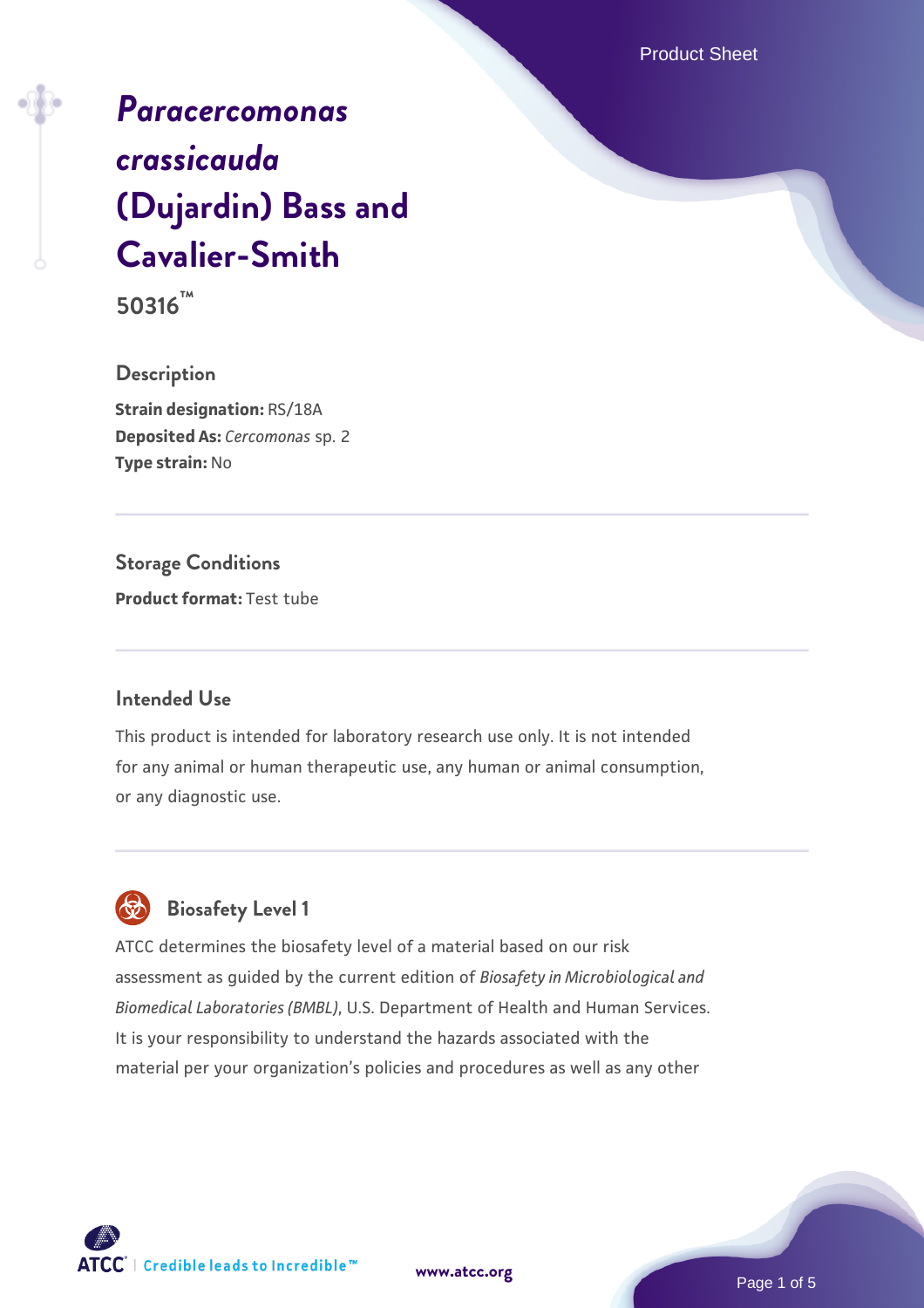**50316**

applicable regulations as enforced by your local or national agencies.

ATCC highly recommends that appropriate personal protective equipment is always used when handling vials. For cultures that require storage in liquid nitrogen, it is important to note that some vials may leak when submersed in liquid nitrogen and will slowly fill with liquid nitrogen. Upon thawing, the conversion of the liquid nitrogen back to its gas phase may result in the vial exploding or blowing off its cap with dangerous force creating flying debris. Unless necessary, ATCC recommends that these cultures be stored in the vapor phase of liquid nitrogen rather than submersed in liquid nitrogen.

#### **Certificate of Analysis**

For batch-specific test results, refer to the applicable certificate of analysis that can be found at www.atcc.org.

#### **Growth Conditions**

**Medium:**  [ATCC Medium 1967: Soil freshwater cereal grass medium](https://www.atcc.org/-/media/product-assets/documents/microbial-media-formulations/1/9/6/7/atcc-medium-1967.pdf?rev=6d6a0ece598c4c7faf735def3ce81152) **Temperature:** 25°C **Incubation:** Grown with Enterobacter aerogenes ATCC 13048 as food source. Consult product sheet for culture protocol.

#### **Material Citation**

If use of this material results in a scientific publication, please cite the material in the following manner: *Paracercomonas crassicauda* (Dujardin) Bass



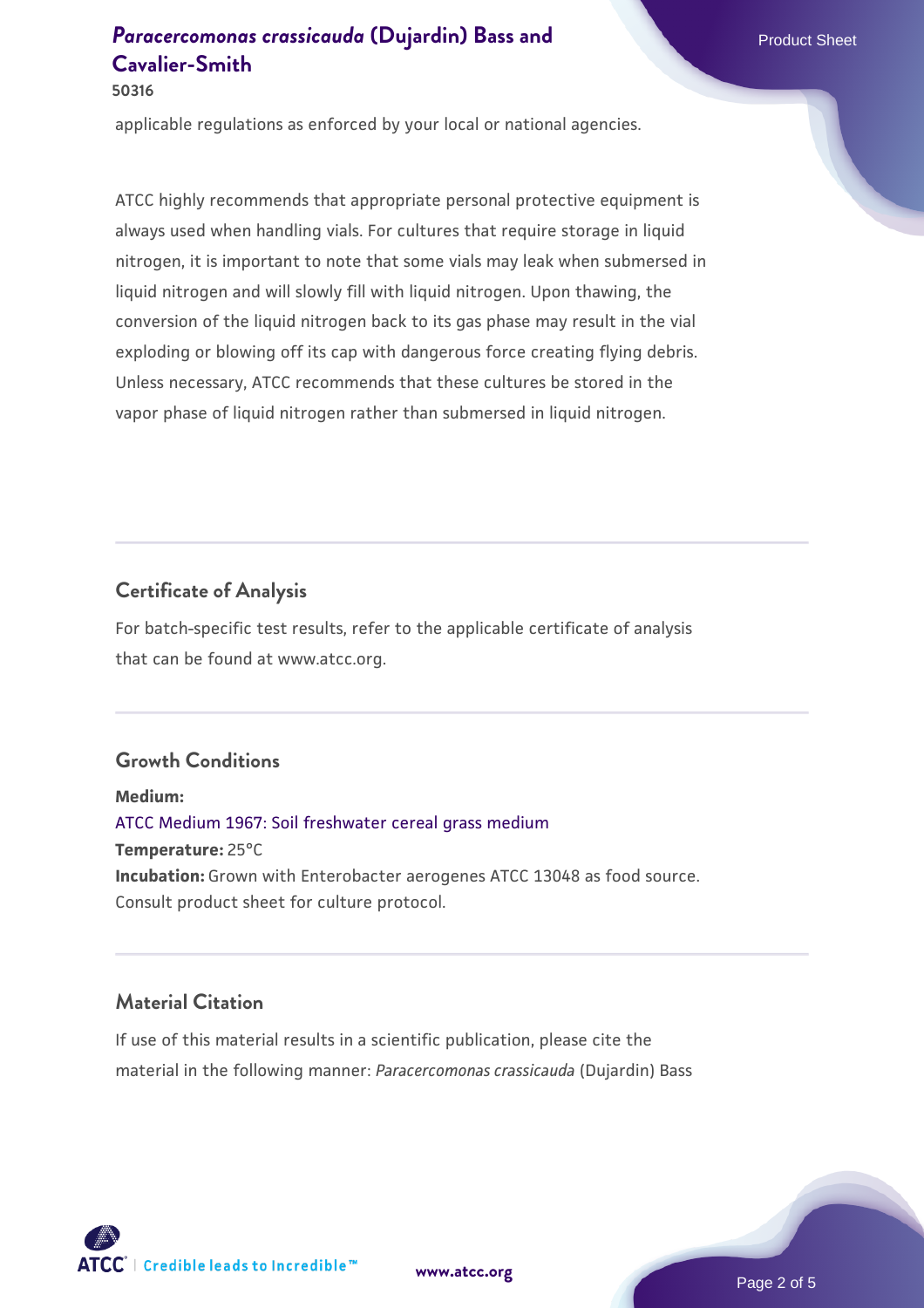and Cavalier-Smith (ATCC 50316) **50316**

#### **References**

References and other information relating to this material are available at www.atcc.org.

### **Warranty**

The product is provided 'AS IS' and the viability of ATCC® products is warranted for 30 days from the date of shipment, provided that the customer has stored and handled the product according to the information included on the product information sheet, website, and Certificate of Analysis. For living cultures, ATCC lists the media formulation and reagents that have been found to be effective for the product. While other unspecified media and reagents may also produce satisfactory results, a change in the ATCC and/or depositor-recommended protocols may affect the recovery, growth, and/or function of the product. If an alternative medium formulation or reagent is used, the ATCC warranty for viability is no longer valid. Except as expressly set forth herein, no other warranties of any kind are provided, express or implied, including, but not limited to, any implied warranties of merchantability, fitness for a particular purpose, manufacture according to cGMP standards, typicality, safety, accuracy, and/or noninfringement.

#### **Disclaimers**

This product is intended for laboratory research use only. It is not intended for any animal or human therapeutic use, any human or animal consumption, or any diagnostic use. Any proposed commercial use is prohibited without a license from ATCC.

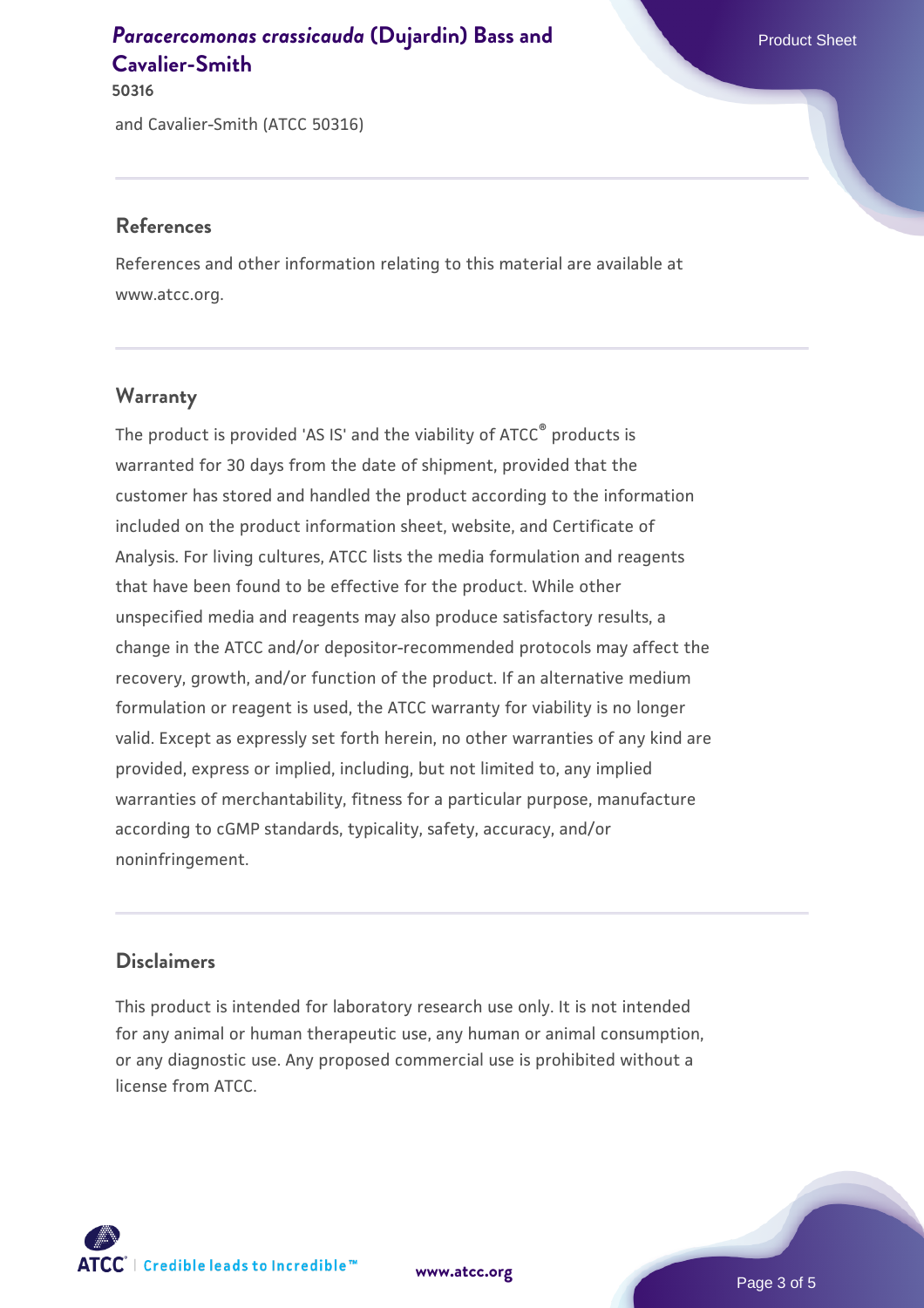**50316**

While ATCC uses reasonable efforts to include accurate and up-to-date information on this product sheet, ATCC makes no warranties or representations as to its accuracy. Citations from scientific literature and patents are provided for informational purposes only. ATCC does not warrant that such information has been confirmed to be accurate or complete and the customer bears the sole responsibility of confirming the accuracy and completeness of any such information.

This product is sent on the condition that the customer is responsible for and assumes all risk and responsibility in connection with the receipt, handling, storage, disposal, and use of the ATCC product including without limitation taking all appropriate safety and handling precautions to minimize health or environmental risk. As a condition of receiving the material, the customer agrees that any activity undertaken with the ATCC product and any progeny or modifications will be conducted in compliance with all applicable laws, regulations, and guidelines. This product is provided 'AS IS' with no representations or warranties whatsoever except as expressly set forth herein and in no event shall ATCC, its parents, subsidiaries, directors, officers, agents, employees, assigns, successors, and affiliates be liable for indirect, special, incidental, or consequential damages of any kind in connection with or arising out of the customer's use of the product. While reasonable effort is made to ensure authenticity and reliability of materials on deposit, ATCC is not liable for damages arising from the misidentification or misrepresentation of such materials.

Please see the material transfer agreement (MTA) for further details regarding the use of this product. The MTA is available at www.atcc.org.

#### **Copyright and Trademark Information**

© ATCC 2021. All rights reserved. ATCC is a registered trademark of the American Type Culture Collection.

**Revision**



**[www.atcc.org](http://www.atcc.org)**

Page 4 of 5